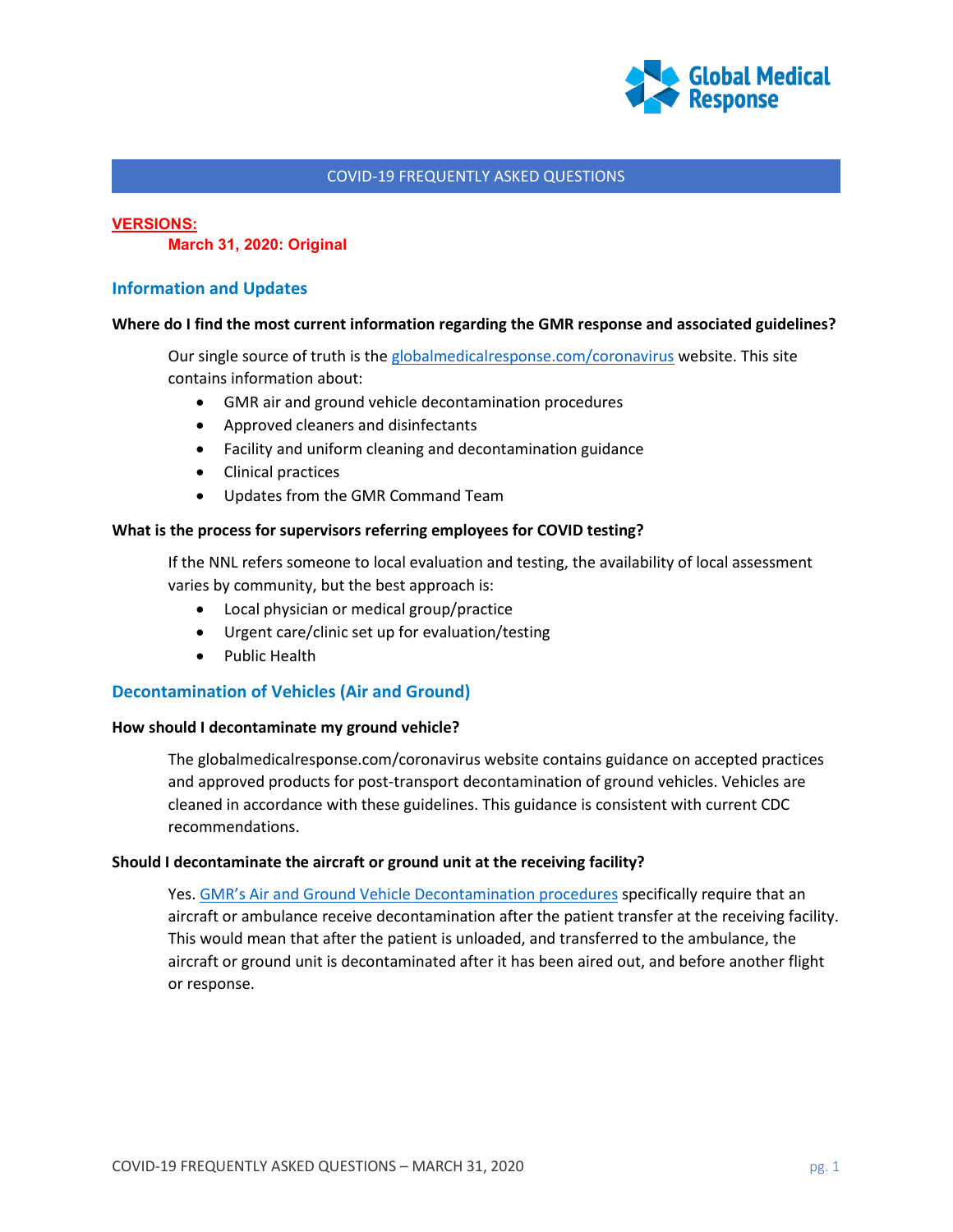

#### **What if there are other aircraft inbound?**

Followin[g GMR's Air and Vehicle Decontamination procedures,](https://www.globalmedicalresponse.com/getdoc/508f7791-0614-4ba7-8b61-d72b5c701492/gmr-air-and-ground-vehicle-covid-19-decon_3-19-20.pdf) the PIC may elect to reposition the aircraft, in this scenario the PIC would continue wearing the PPE he used for the transport. It is NOT appropriate to enter a contaminated aircraft for a return to base flight prior to decontaminating the aircraft.

## **Can I use a different product other than Vital Oxide?**

[GMR's Air and Ground Vehicle decontamination procedures](https://www.globalmedicalresponse.com/getdoc/508f7791-0614-4ba7-8b61-d72b5c701492/gmr-air-and-ground-vehicle-covid-19-decon_3-19-20.pdf) contain a list of approved decontamination materials and supplies. To include alcohol preparations for avionics equipment in aircraft (Bleach solutions ARE NOT approved for use in aircraft). At times as supply and demand fluctuate, you may receive a substitute, which is approved by GMR logistics. If there is ever a question about a specific chemical or supply received that you are unfamiliar with, refer back to the guidance and then your supervisor. Vital Oxide is not required for standard "wipe down" decontamination and is only used for non-aviation fogging units.

#### **When do I have to fog the ambulances?**

[GMR's Aircraft and Vehicle Decontamination procedures](https://www.globalmedicalresponse.com/getdoc/508f7791-0614-4ba7-8b61-d72b5c701492/gmr-air-and-ground-vehicle-covid-19-decon_3-19-20.pdf) indicate that the use of a fogger unit is a supplement for ground units only, not a replacement for our standard approved procedures. The recommended frequency is once per shift for units exposed to infectious patients. However, this recommendation is dependent on the fleet size and fogger/Vital Oxide arability to that business unit.

## **If GMR ground is using foggers to disinfect their ambulances, why can't air?**

The use of the fogger units for air operations has been suspended for decontamination. During initial testing, it was found that conditions such as temperature, humidity and cabin size created many variances in the application process and any error could cause serious damage to sensitive avionics and electronics. The fogger units do not replace the basic standard decontamination procedures that have been in-place for some length of time, before COVID-19 emerged.

#### **Can we transfer patients from ground ambulances to air ambulances in the hangar?**

If your patient is intubated or has a surgical mask in place and those staff engaged in the treatment and transport are utilizing appropriate PPE, the risk of cross-contamination is minimal. However, local operations should consider what is most appropriate for their particular environment.

#### **Can we drape a sheet over our baggage and equipment to protect them?**

Unsecure sheets, blankets or other items pose a FOD hazard and should be avoided. Cases have occurred where these items departed through a window or open-door during take-off/landing or flight phases. Your patient should have a mask in place if not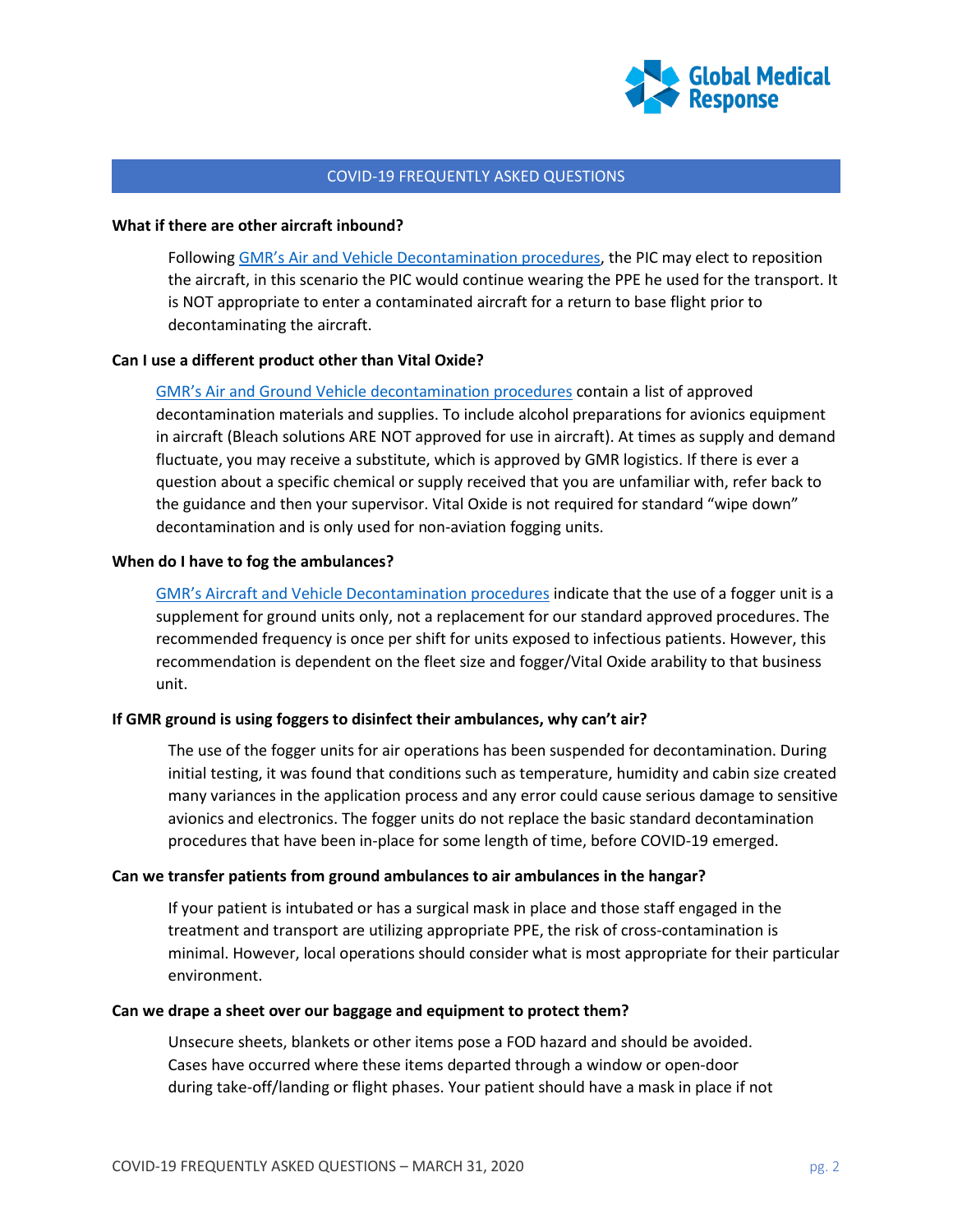

intubated. If, during aerosolizing procedures equipment or bags are contaminated they should be decontaminated in accordance with GMR guidelines.

## **Can we transport a COVID-19 patient in the helicopters?**

Since the inception of Helicopter Air Ambulance services, our industry has transported thousands of patients with infectious pathogens (TB, Meningitis, Flu, SARS, MERS, etc.) it's what we do. Both GMR Medicine and Safety have reviewed and vetted procedures that allow for the safe flight of these patients. Additionally, we are in constant contact with our HAA industry peers and subject matter experts and will continue to monitor emerging best practices.

## **Personal Protective Equipment (PPE)**

#### **Can the pilot continue to assist with patient loading if needed?**

Yes. If required to assist in patient movement, after completing patient contact and before entering the cockpit, the pilot should remove and dispose of PPE (except for the N95 mask).

#### **Should I change my uniforms after each transport?**

While this can be a personal decision, current CDC guidance does not call for the routine changing of uniforms after each transport. However, if you were not wearing a gown and were exposed (i.e. infected droplets came into contact with your clothing) to droplets or other infectious material, changing your uniform would be appropriate.

# **Can clinical staff on the fixed wing, rotor wing or ground ambulances wear half facepiece APR or PAPR instead of disposable N95 respirators?**

Utilizing the most current guidance from the CDC, GMR continues to support the use of recommended PPE (gloves, gowns, N-95, and eye protection). Recent research shows that PAPR's and half-piece APR's are in extreme shortage. Additionally, the use of PAPR's in both ground and air vehicles presents risks not associated with traditional approaches. We will continue to monitor all applicable authorities on this issue.

#### **What do we do when we run out of PPEs?**

GMR has published revise[d PPE guidance](https://www.globalmedicalresponse.com/getdoc/7f6d1ed0-f205-4f6d-9e1c-98064a9209d0/covid-19-ppe-policy-update-(2).pdf) that is meant to extend our valuable PPE resources this guidance includes:

- 1. Using the N95 for at least five patient contacts and only discarding if:
	- a. Mask is damaged
	- b. Engaged in aerosolizing procedures
	- c. Mask is visibly soiled
	- d. Can no longer breathe through mask